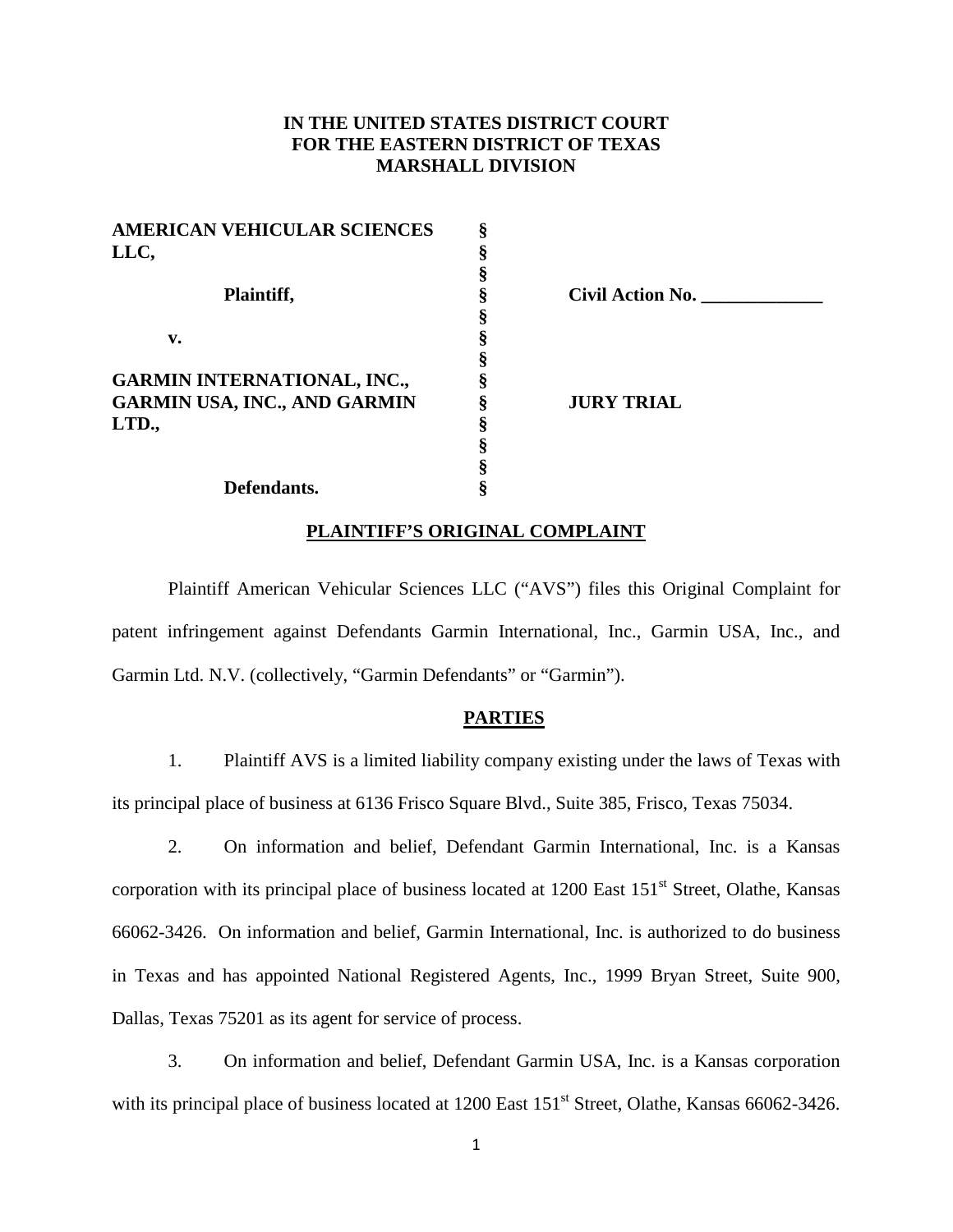On information and belief, Garmin USA, Inc. is authorized to do business in Texas and has appointed National Registered Agents, Inc., 1999 Bryan Street, Suite 900, Dallas, Texas 75201 as its agent for service of process.

4. On information and belief, Defendant Garmin Ltd. is a Swiss corporation with its principal place of business located at Muhlentalstrasse 2, 8200 Schaffhausen, Switzerland. On information and belief, Garmin Ltd. can be served with process at its principal place of business at Muhlentalstrasse 2, 8200 Schaffhausen, Switzerland.

5. On information and belief, Garmin International, Inc. is a wholly-owned subsidiary of Garmin Ltd.

6. On information and belief, Garmin USA, Inc. is a wholly-owned subsidiary of Garmin Ltd.

7. On information and belief, Garmin Ltd. is a publicly held corporation.

### **JURISDICTION AND VENUE**

8. This is an action for patent infringement under the Patent Laws of the United States, 35 U.S.C. § 271.

9. This court has subject matter jurisdiction pursuant to 28 U.S.C. §§ 1331 and 1338(a).

10. This Court has personal jurisdiction over Garmin. On information and belief, Garmin, either directly or through intermediaries, regularly sells products and services into this judicial district and manufactures products intended to be sold and in fact sold into and within this judicial district. Additionally, on information and belief, this Court has personal jurisdiction over Garmin because Garmin has committed and/or participated in the commission of acts within this judicial district giving rise to this action.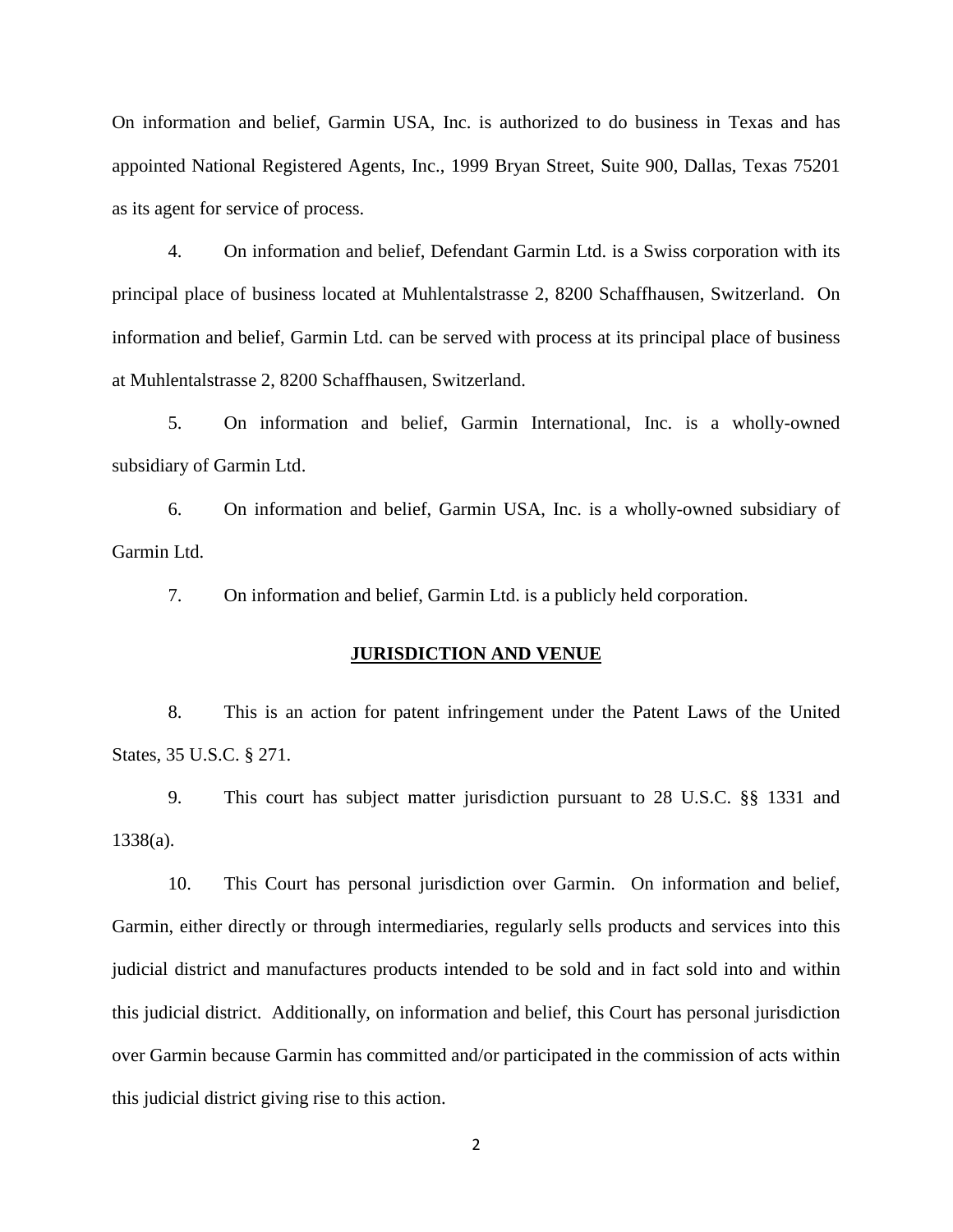11. Venue is proper as to all defendants in this judicial district under 28 U.S.C. §§ 1391(b) and 1400 (b).

#### **SUMMARY**

12. Dr. David Breed is one of the leading inventors in the field of automotive technology in the world today.

13. Dr. Breed is an inventor on more than 300 United States patents relating to automotive technologies, including airbags, navigation systems, vehicle diagnostics, crash sensors, vehicle communications, systems monitoring, theft protection, and collision avoidance.

14. Dr. Breed has a Ph.D. in Mechanical Engineering from Columbia University as well as Bachelors' and Masters' degrees from the Massachusetts Institute of Technology.

15. Dr. Breed has received the National Highway Traffic Safety Administration's Award for Safety Engineering and the prestigious H.H. Bliss award for his contributions to the development of the airbag.

16. Dr. Breed is a member of the Tau Beta Pi and Pi Tau Sigma engineering honors societies and has published numerous peer-reviewed articles.

#### **COUNT I: INFRINGEMENT OF U.S. PATENT NO. 8,630,795**

17. AVS incorporates the foregoing paragraphs as if fully set forth here.

18. On January 14, 2014, the USPTO duly and legally issued United States Patent No. 8,630,795 B2 ("the '795 Patent"), entitled "Vehicle Speed Control Method and Arrangement." AVS owns the '795 Patent and holds the right to sue and recover damages for infringement thereof.

3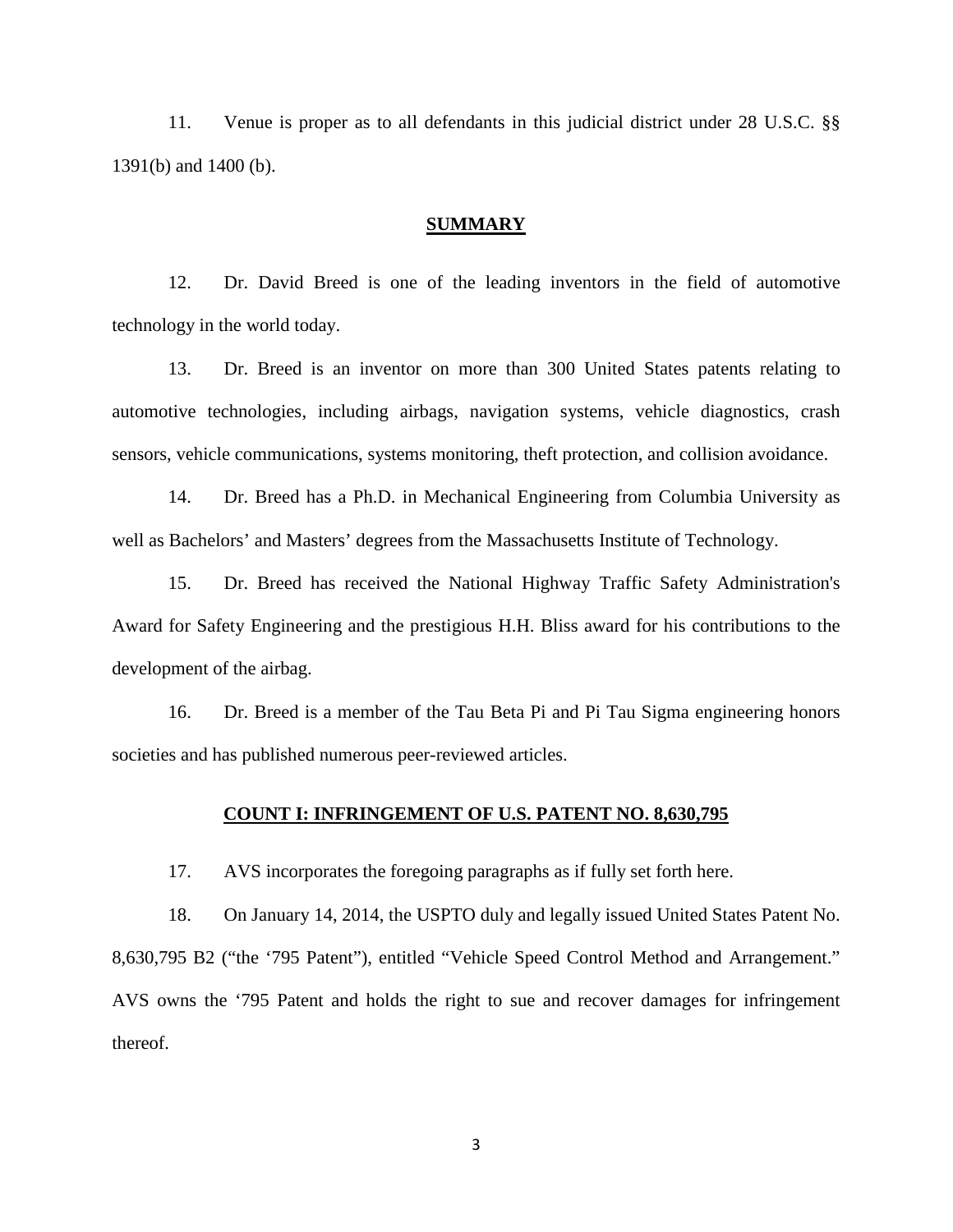19. On information and belief, Garmin has been and now is directly infringing the '795 Patent in the state of Texas, in this judicial district, and elsewhere within the United States by, among other things, making, using, offering for sale, selling, and/or importing portable automotive navigation systems including but not limited to the Garmin Nuvi Essential Series Navigation Systems, the Garmin Nuvi Advanced Series Navigation Systems, the Garmin Nuvi Prestige Series Navigation Systems, and the Garmin Dezl Series Systems (collectively, the "Accused Garmin Portable Systems"); all to the injury of AVS. Garmin is thus liable for infringement of the '795 Patent pursuant to 35 U.S.C. § 271.

20. On information and belief, the Accused Garmin Portable Systems include, but are not limited to, the following product models: Nuvi 52LM, Nuvi 54, Nuvi 44, Nuvi 54LM, Nuvi 44LM, Nuvi 42, Nuvi 52, Nuvi 42LM, Nuvi 56LMT, Nuvi 66LMT, Nuvi 55LMT, Nuvi 65LMT, Nuvi 65LM, Nuvi 66LM, Nuvi 56, Nuvi 55, Nuvi 55LM, Nuvi 56LM, Nuvi 2597LMT, Nuvi 2797LMT, Nuvi 2598LMTHD, Nuvi 2558LMTHD, Nuvi 2557LMT, Nuvi 2757LM, Nuvi 2577LT, Nuvi 2597LM, Nuvi 2457LMT, Nuvi 2497LMT, Nuvi 3597LMTHD, Dezl 560 LT, Dezl 560 LMT, and Dezl 760 LMT.

21. On information and belief, the '795 Patent is also infringed by the consumers who use Garmin navigation software applications for use with various handheld devices, including but not limited to the Garmin StreetPilot Onboard for iPhone and iPad and the Garmin StreetPilot for Windows Phone.

22. As a result of its infringement of the '795 Patent, Garmin has damaged AVS. Garmin is liable to AVS in an amount to be determined at trial that adequately compensates AVS for the infringement, which by law can be no less than a reasonable royalty.

4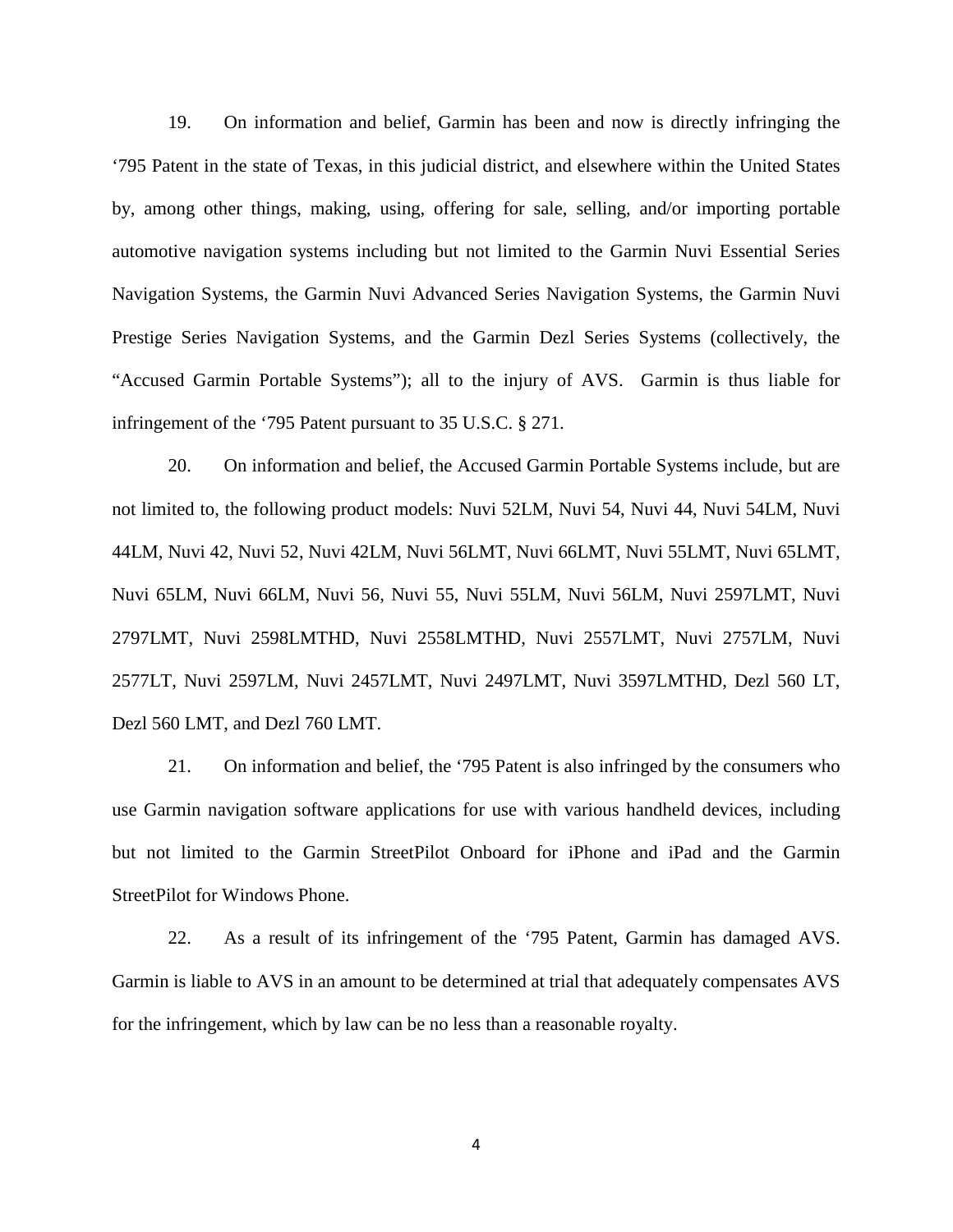23. As a result of Garmin's infringement of the '795 Patent, AVS has suffered and will continue to suffer loss and injury unless Garmin is enjoined by this Court.

24. At least as early as their receipt of this Complaint, Garmin has had knowledge of the '795 Patent and written notice of the infringement.

25. AVS intends to seek discovery on the issue of willfulness and reserves the right to seek a willfulness finding against Garmin relative to pre-suit infringement and/or post-suit infringement of the '795 Patent.

### **PRAYER FOR RELIEF**

WHEREFORE, Plaintiff AVS pray for the following relief:

26. A judgment in favor of AVS that Garmin has infringed the '795 patent;

27. A permanent injunction, enjoining Garmin along with its officers, directors, agents, servants, employees, affiliates, divisions, branches, subsidiaries, and parents from infringing the' '795 patent;

28. A judgment and order requiring Garmin to pay AVS damages for its infringement of the' '795 patent, together with interest (both pre- and post-judgment), costs and disbursements as fixed by this Court under 35 U.S.C. § 284;

29. Such other and further relief in law or in equity to which AVS may be justly entitled.

### **DEMAND FOR JURY TRIAL**

30. Plaintiff demands a trial by jury of any and all issues triable of right before a jury.

5